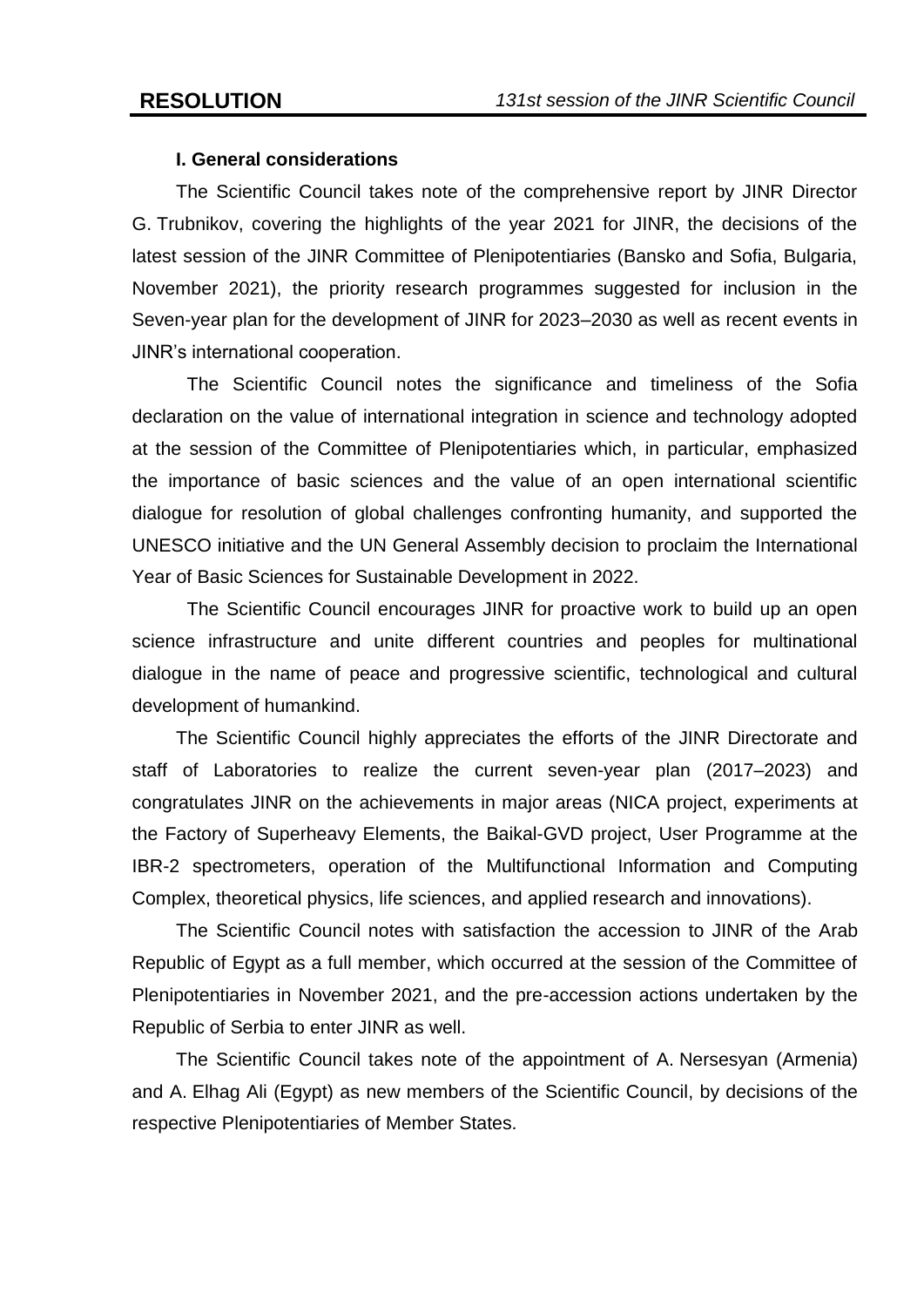## **II. Recommendations in connection with the PACs**

The Scientific Council takes note of the recommendations made by the PACs at their meetings in January 2022, as reported at this session by I. Tserruya, Chair of the PAC for Particle Physics, M. Lewitowicz, Chair of the PAC for Nuclear Physics, and D. L. Nagy, Chair of the PAC for Condensed Matter Physics. The Scientific Council requests the JINR Directorate to consider these recommendations while preparing the JINR Topical Plan of Research and International Cooperation for the year 2023.

#### Particle physics

The Scientific Council seconds the PAC for Particle Physics in congratulating the NICA Booster team on achieving the design parameters and accelerating a beam of iron ions to the energy 578 MeV/nucleon. Electron cooling of a heavy-ion beam was first-ever achieved in Russia in the NICA Booster, and the development of the beam extraction and transport channel systems from the Booster to the Nuclotron was successfully completed in collaboration with the Budker Institute of Nuclear Physics. The Scientific Council acknowledges the start of operation of the SOCHI station equipment –– an important component of the NICA applied research and innovations programme –– designed for irradiating microchips using ion beams extracted from the HILAC. The Scientific Council also congratulates the NICA team on the installation of the first superconducting magnet in the collider tunnel, a very significant milestone marking the beginning of the collider assembly and the preparations for the machine commissioning.

The Scientific Council notes with satisfaction the progress in the infrastructure development including the clearance to operate eleven 6 kV modernized substations of total capacity up to 33.6 MW, the installation of a helium liquefier of a capacity of more than 1000 litres per hour, a helium refrigerator for cooling the Booster of 2000 W capacity at a temperature of 4.5 K, and four compressed helium purification units, and commissioning of large-scale cryogenics equipment located outdoors.

The Scientific Council seconds the PAC in congratulating the MPD team on launching the tests of the large superconducting solenoid. The Scientific Council notes the plan to produce 800 ECal modules in Russia and another 800 in China, representing 16 ECal sectors out of the 25 needed for the full azimuthal coverage, by the end of 2022. The Scientific Council notes the key role of the ECal in the MPD physics programme and joins the PAC in urging the MPD team and the JINR management to develop a plan ensuring that the remaining 9 ECal sectors are manufactured as soon as possible.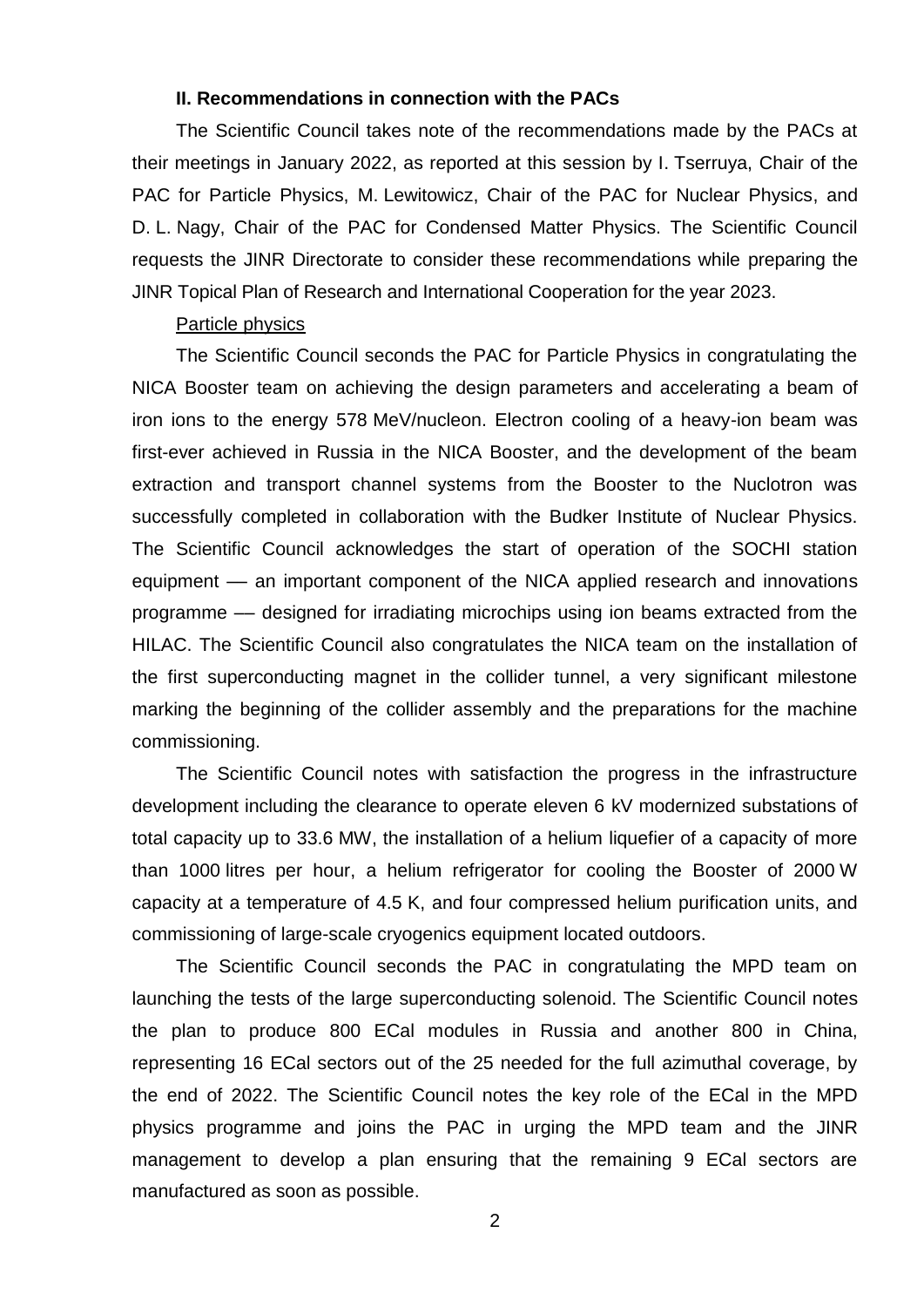The Scientific Council appreciates the progress in preparing the BM@N detector for the forthcoming runs with heavy-ion beams scheduled for 2022, including manufacturing the Silicon Beam Tracker detectors and beam profilers, installation of the GEM detectors, the ZDC forward hadron calorimeter, the trigger detectors, the target station, and the carbon fibre vacuum tube inside BM@N. The Scientific Council notes the successful implementation of the PAC's longstanding recommendation of having a vacuum beam line in front of BM@N in order to reduce the otherwise huge background.

The Scientific Council endorses the PAC's recommendations to approve the SPD CDR and asks the SPD team to move forward to the TDR preparation. The Council appreciates the important role of the Detector Advisory Committee in the SPD project evaluation and thanks the DAC members for their work.

The Scientific Council, together with the PAC, notes with satisfaction the growing visibility and the increased involvement in physics analyses of the JINR teams participating in the ALICE, ATLAS, and CMS experiments at the LHC.

#### Nuclear physics

The Scientific Council takes note of the report considered by the PAC for Nuclear Physics on the scientific and methodological work which was carried out at FLNP during 2020–2022 under the theme "Investigations of Neutron Nuclear Interactions and Properties of the Neutron" which includes the TANGRA and ENGRIN projects.

In the study of neutron-induced nuclear reactions, a detailed analysis of the results from the previously performed measurements of P-even and T-odd correlations in the fission of  $^{236}$ U compound nuclei at neutron energies of 0.06 and 0.27 eV was carried out, which made it possible to compare the rotation angles of the fission axis at different neutron energies.

Within the framework of the TANGRA project, angular distributions and yields of gamma-rays in the (n,n'γ) reaction for 14-MeV neutrons for C, O, Mg, Al, Si, Cr, and Fe nuclei were measured using the Romasha detector system consisting of 18 BGO and HPGe (high-purity germanium) detectors.

In cooperation with physicists from the Czech Technical University in Prague, measurements of rare modes of spontaneous fission of  $252$ Cf with a highly active sample (~400 kBq) were carried out. Timepix detectors were used to detect light particles for the purpose to observe the quaternary fission of  $252$ Cf.

Significant progress was achieved in the development of first-ever efficient reflectors for ultracold neutrons based on powders of diamond nanoparticles.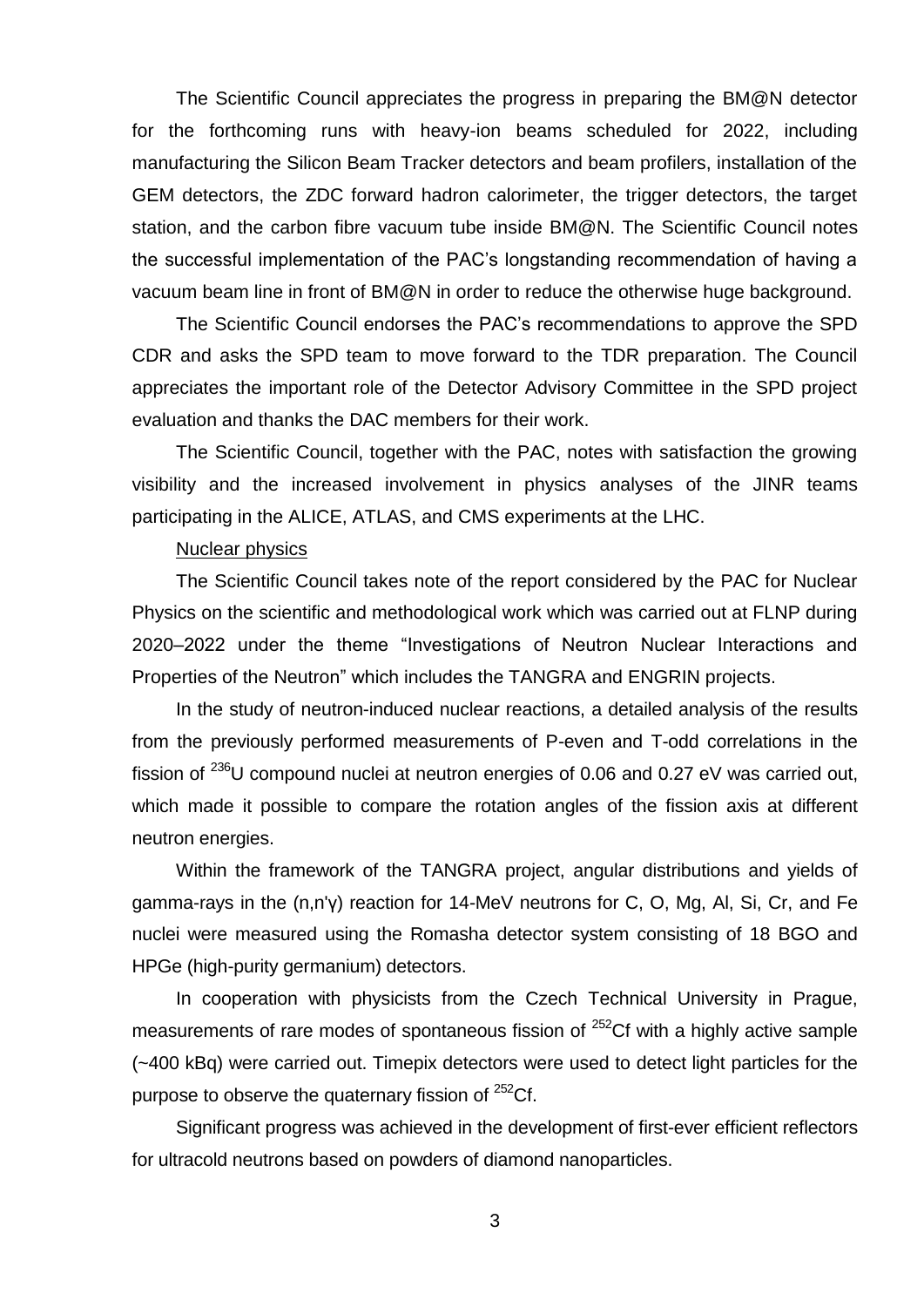A wide range of activities was carried out using various nuclear physics techniques to solve problems in ecology, materials science, archeology, art history, and medicine in cooperation with a large number of scientists from research centres of JINR Member States.

Within the framework of the theme in 2023, it is planned to implement a number of main scientific and methodological areas of research:

– to carry out measurements of gamma-ray spectra in s- and p-resonances, aimed at searching for P-even and T-odd effects in reactions with slow polarized neutrons;

– to measure mass-energy and angular distributions of fragments, neutrons and gamma rays from fission;

– to search for rare fission modes;

– to modernize the EG-5 electrostatic generator;

– to continue work on construction and development of neutron and gamma detectors for spacecraft.

The Scientific Council supports the PAC recommendation to extend the theme "Investigations of Neutron Nuclear Interactions and Properties of the Neutron" until the end of 2023.

In 2021, three series of experiments were performed at the new gas-filled separator DGFRS-2 of the Factory of Superheavy Elements at FLNR. The fusion reactions of  $243$ Am,  $242$ Pu, and  $238$ U isotopes with  $48$ Ca ions accelerated at DC-280 with the formation of Mc, Fl, and Cn isotopes were measured and their daughter nuclei were used to determine the parameters of the new separator.

In the  $243$ Am +  $48$ Ca reaction, 6 new decay chains of  $289$ Mc (2n channel), 58 chains of  $288$ Mc (3n channel), and 2 chains of  $287$ Mc (4n channel) were registered, and a new isotope <sup>286</sup>Mc (5n channel) was produced. The α-decay of <sup>268</sup>Db was detected for the first time, its branch and half-life were measured, and a new isotope  $264$ Lr was produced. The spontaneous fission of  $^{279}$ Rg was registered for the first time.

In the experiment with  $^{242}$ Pu using intense beam of  $^{48}$ Ca, 25 and 69 decay chains of  $^{286}$ FI and  $^{287}$ FI were synthesized correspondingly. In irradiation of  $^{238}$ U, the intensity of  $48$ Ca reached 6.5 puA and 16 decay chains of  $283$ Cn were observed.

In the entire series of experiments, 177 decay chains of Mc, Fl, and Cn were registered, the decay properties of about 30 isotopes of elements from Rf to Mc were measured with higher precision, and the reaction cross-sections were measured at different <sup>48</sup>Ca energies. During the experiments, it was shown that the new gas-filled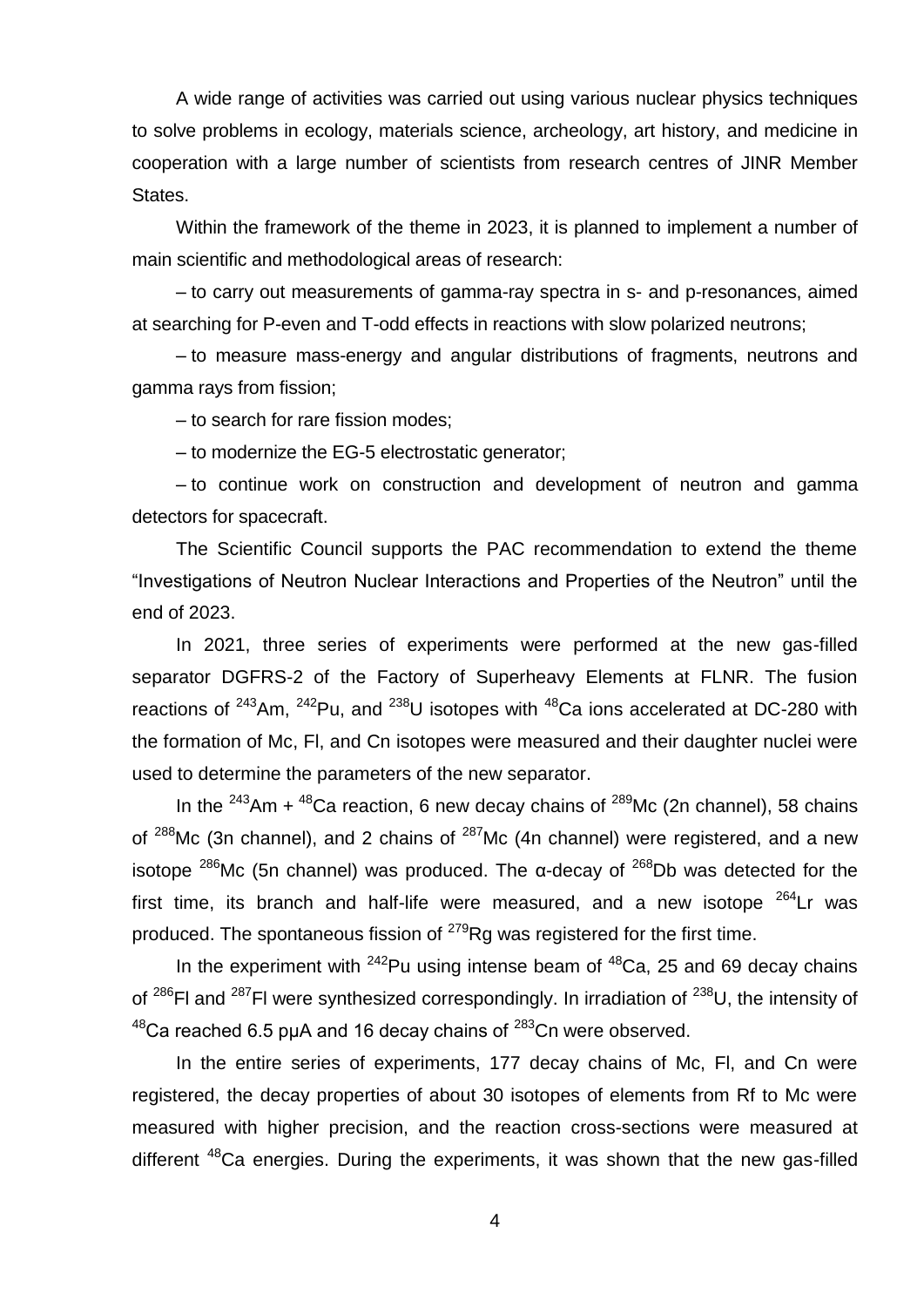separator DGFRS-2 was operating within design parameters, which makes it possible to conduct new experiments on the study of superheavy nuclei at a higher sensitivity level.

The Scientific Council congratulates the FLNR team for the spectacular results obtained at the SHE Factory on the synthesis and decay of superheavy nuclei and encourages the FLNR Directorate to publish the first results of these experiments as soon as possible.

## Condensed matter physics

The Scientific Council notes the progress in replacing air heat exchangers of the secondary cooling circuit of the IBR-2 reactor and the preparation for obtaining a license to operate this facility. The Scientific Council shares the recommendation of the PAC for Condensed Matter Physics to support the FLNP plans to manufacture a new fuel load for IBR-2 in order to provide the conditions required for extending its service life for a period after 2032. Together with the PAC, the Scientific Council supports the FLNP activity on studying the mechanism of fluctuations in the IBR-2 power pulses and recommends continuing this work.

The Scientific Council shares the expectation of the PAC that the FLNP User Programme will be resumed soon after obtaining the license to operate IBR-2. The Scientific Council takes note of the changes in the set of neutron instruments operated under the User Programme in 2021 and notes with satisfaction the first experiments at the REGATA neutron activation analysis instrument available now to users.

The Scientific Council also supports the establishment of the User Committee and welcomes a closer exchange of opinions between this committee and the PAC. The Scientific Council shares the PAC's concern about the continuation of experiments with participation of students due to the temporary shut-down of IBR-2 and urges the JINR Directorate to take care of restoration of such experiments soon after resumption of the IBR-2 operation.

The Scientific Council is pleased with the further upgrade of the SKAT and EPSILON diffractometers, in particular during the temporary suspension of the IBR-2 operation. Together with the PAC, the Scientific Council recognizes that, despite the strong COVID-19 restrictions, the research programme of these instruments was successfully continued last year, owing to the scientists' in-house step-up efforts.

The Scientific Council encourages the joint activity for developing the new facility for neutron radiography and tomography at the WWR-SM reactor (INP, Tashkent, Uzbekistan) and notes that the parameters of the facility meet the requirements of a wide range of interdisciplinary research in the field of materials science, engineering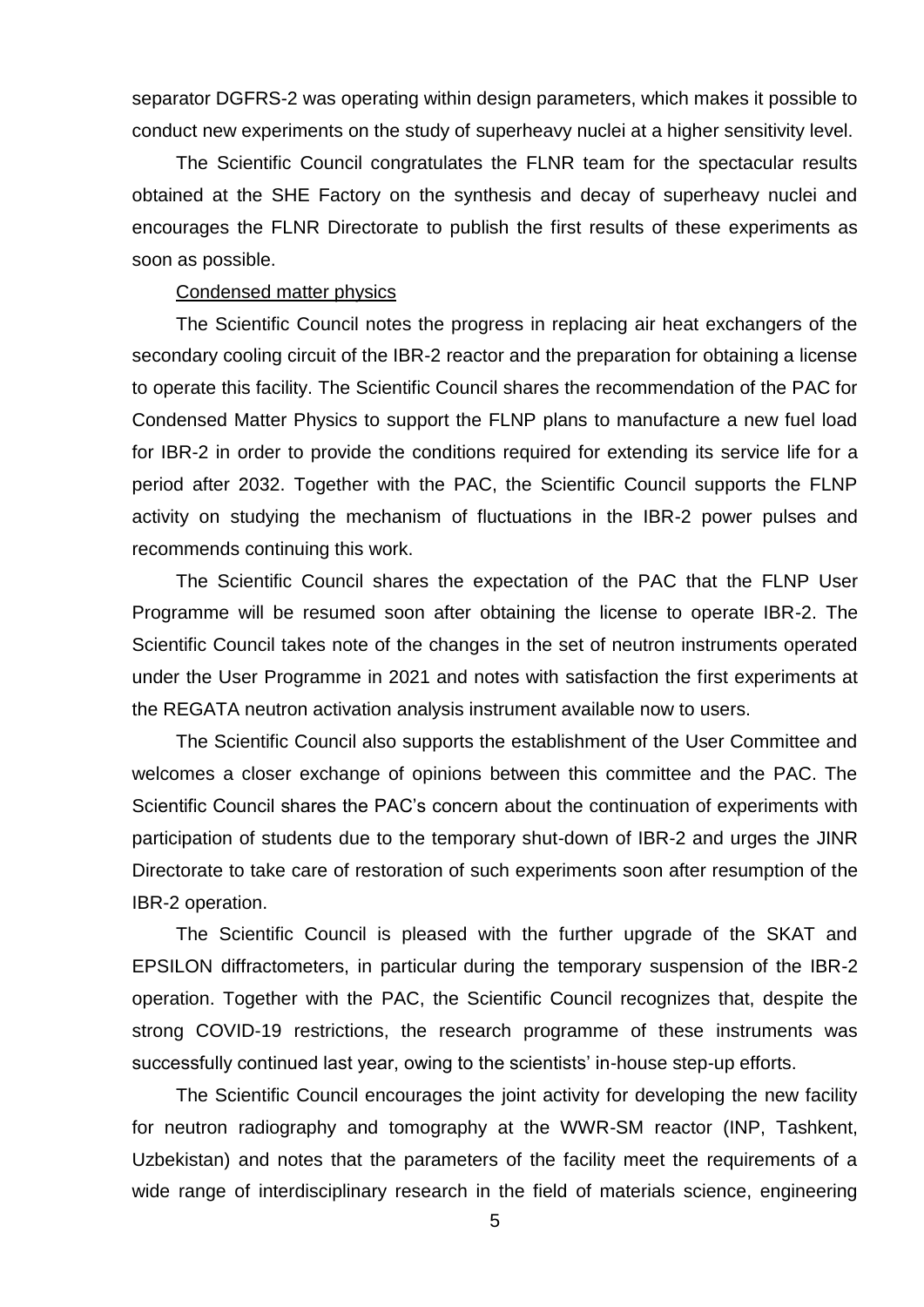sciences, and cultural heritage.

The Scientific Council takes note of the recent progress in developing the new neutron source at JINR. In particular, it notes the studies carried out to calculate the vibrational stability of the projected NEPTUNE reactor (IBR-3) with neptunium-nitride fuel as well as to optimize the composition of the reactivity modulator of the NEPTUNE reactor by introducing additional reflectors to be made of nickel or beryllium. The Scientific Council concurs with the PAC that studies of the dynamics of pulsed reactors should be continued. It also shares the PAC's opinion that the NEPTUNE reactor core layout should be taken into account when developing the technical specification for the R&D of the development of neptunium-nitride fuel rods. The Scientific Council finds it feasible to proceed to the next stage in the design of the NEPTUNE reactor and agrees with the PAC that the R&D work to optimize the reactor vessel and reactivity modulator should be carried out jointly with the NIKIET Institute of the Rosatom State Corporation. The Scientific Council welcomes the intention of the PAC to hear detailed reports on the work for developing the new neutron source made by JINR jointly with VNIINM and NIKIET and on the analysis of performance of different cold moderators and design of primary neutron optics and shielding.

The Scientific Council welcomes the recent progress within the development of the SOLCRYS Structural Research Laboratory at the SOLARIS National Synchrotron Radiation Centre and notes that various parts of the laboratory are currently at different phases of accomplishment. The Scientific Council is pleased with the adoption of the technical parameters and preliminary design of the beamlines, the design and construction of which are approaching their bid phase this year. Together with the PAC, the Scientific Council expects that all three major parts of the activity will not get behind the initial schedule significantly, provided that they are duly executed through the threeyears of the respective JINR theme. At the same time, it is assumed that some more time beyond this three-year term will be required for completing, integrating and commissioning the instruments and for getting to their operation by users.

# Common issues

The Scientific Council is pleased with the activity of the PAC for Condensed Matter Physics on the elaboration of an approach to assigning reviewers for JINR themes and projects and expects to be informed on further experience of the PAC with application of a blind review assessment.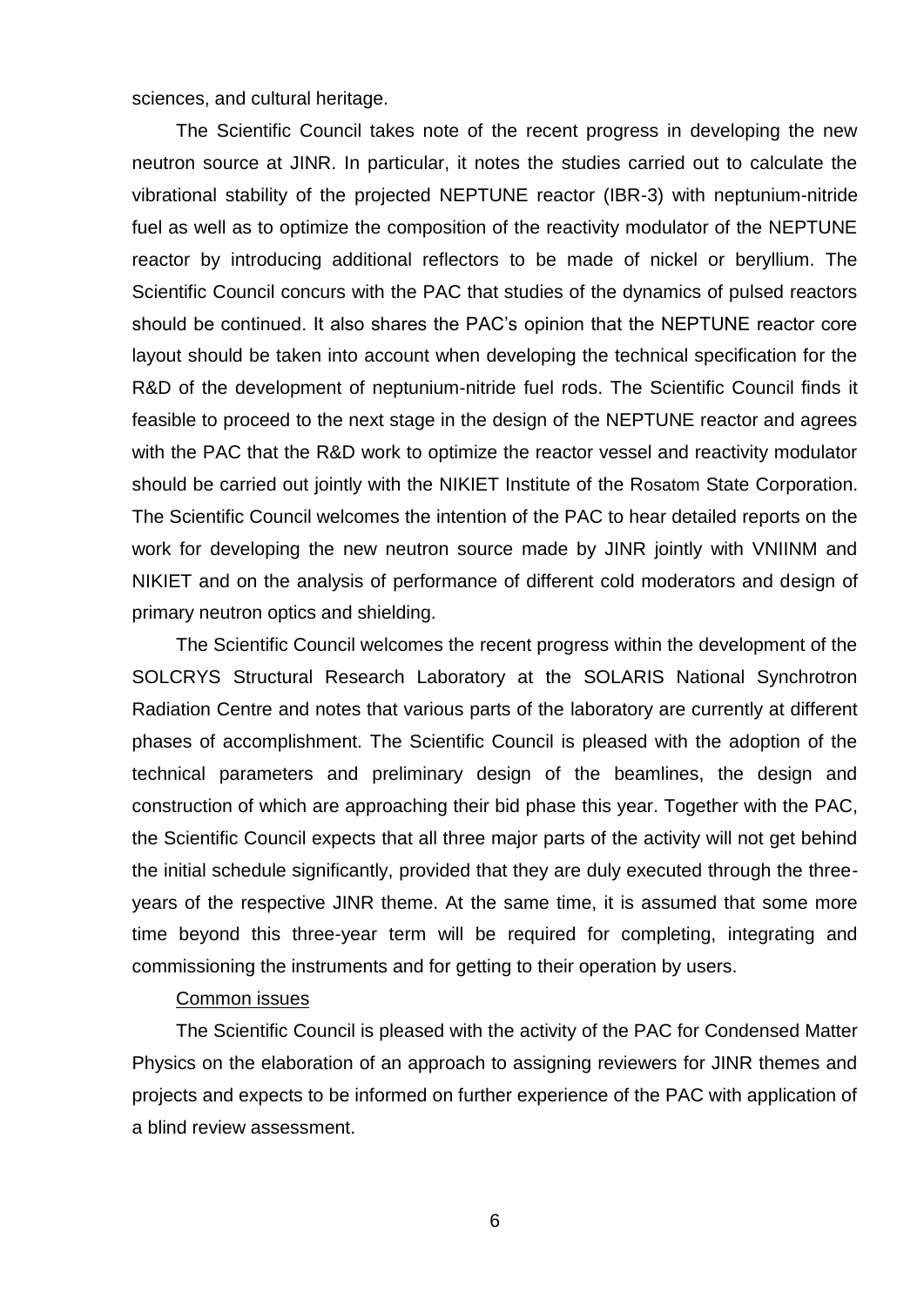#### Reports by young scientists

The Scientific Council followed with interest the reports by young scientists, selected by the PACs for presentation at this session:

– "Investigation of superconductivity and magnetism in layered nanostructures by polarized neutron reflectometry with secondary radiation registration",

– "Deep learning methods and software for the reconstruction of elementary particle trajectories",

– "Construction of ARIADNA applied stations based on the NICA accelerator complex",

– "Detailed study of radioactive decay properties of No isotopes with α, β, γspectroscopy method".

The Scientific Council thanks the respective speakers: V. Zhaketov (FLNP), P. Goncharov (MLIT), A. Slivin (VBLHEP), and M. Tezekbayeva (FLNR), and welcomes such selected reports in future.

#### **III. Membership of the PACs**

As proposed by JINR Director Grigory Trubnikov, the Scientific Council appoints M. Block (GSI, Darmstadt, Germany) as a member of the PAC for Nuclear Physics for a term of three years. The Scientific Council thanks S. Hofmann (GSI) for his dedicated work as member of this PAC since 2005 and for his outstanding contribution to the cooperation with the Flerov Laboratory of Nuclear Reactions in research on superheavy elements.

#### **IV. Concept of the Seven-year plan for the development of JINR (2024–2030)**

The Scientific Council heard with interest the concept of the next plan for the development of JINR (2024–2030) presented in the reports by Vice-Director V. Kekelidze (particle physics and high-energy heavy-ion physics, and information technologies), by Vice-Director S. Dmitriev (nuclear physics, and applied and innovation research), and by Vice-Director L. Kostov (condensed matter physics and radiobiology).

The Scientific Council is pleased to note that these reports on the major areas reveal in full the architecture and logic of the strategic development of JINR as proposed by Director G. Trubnikov in his report.

The Scientific Council endorses in general the concept presented and requests the JINR Directorate to continue work towards developing a detailed draft of the plan and presenting it at the next session of the Scientific Council.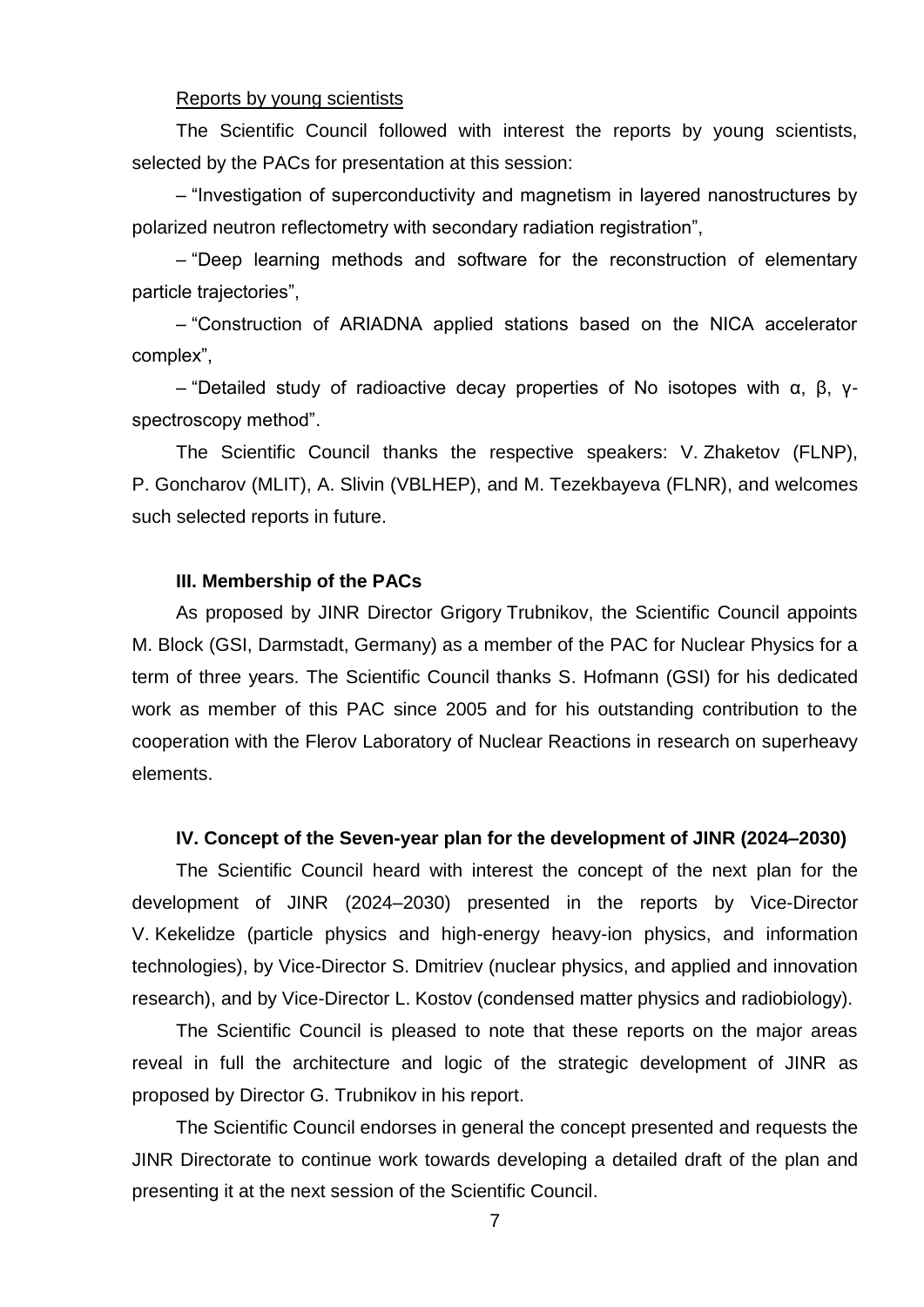### **V. Scientific reports on the results of 2021**

The Scientific Council heard with interest the reports: "Biohybrid nanocomplexes and their potential application in biomedicine" and "Multiple facets of multiloop calculations" and thanks the speakers: Yu. Gorshkova (FLNP) and A. Bednyakov (BLTP).

#### **VI. Awards and prizes**

The Scientific Council congratulates M. Waligórski (Poland) on the award of the Diploma "Honorary Doctor of JINR".

The Scientific Council approves the proposal of JINR Director G. Trubnikov to award the title "Honorary Doctor of JINR" to C. Bréchignac (France) and E. Burzo (Romania).

The Scientific Council approves the recommendations of the Jury presented by its Chair, A. Olshevskiy, to award the B. Pontecorvo Prize to T. K. Gaisser (USA) for his significant contributions to neutrino, astroparticle and high-energy cosmic ray physics, in particular to the atmospheric neutrino flux calculation from its early stage development.

The Scientific Council approves the Jury's recommendations presented by JINR Vice-Director S. Dmitriev on awarding JINR annual prizes for best papers in the fields of theoretical and experimental research, methodology and technology research, and applied technology research (Appendix).

# **VII. Election and announcement of vacancies in the directorates of JINR Laboratories**

The Scientific Council elected A. Kisiel as Director of the Veksler and Baldin Laboratory of High Energy Physics (VBLHEP) for a term of five years. The Scientific Council thanks V. Kekelidze and R. Lednicky for their successful tenures as Directors of this Laboratory during 2014–2021 and 2021–2022 respectively.

The Scientific Council announces the vacancies of positions of VBLHEP Deputy Directors. The endorsement of appointments will take place at the 132nd session of the Scientific Council in September 2022.

The Scientific Council announces the vacancies of positions of Directors of the Frank Laboratory of Neutron Physics and of the Meshcheryakov Laboratory of Information Technologies. The elections will take place at the 133rd session of the Scientific Council in February 2023.